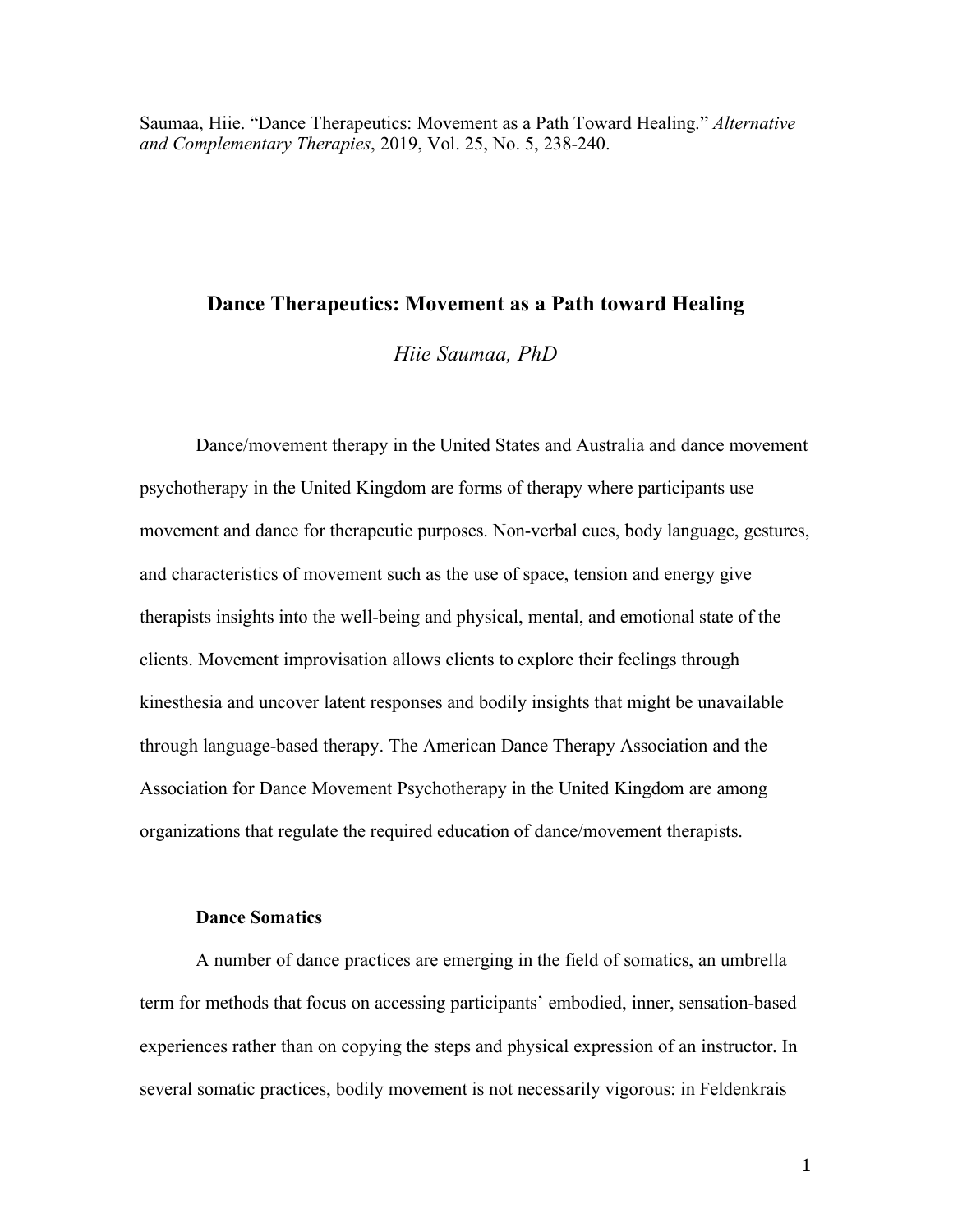Method® classes, participants learn about movement and physical awareness mostly by lying on their backs on a mat, and in an Alexander Technique class, they might learn about how to use the body efficiently in sitting, standing, and walking. Dance somatics, a subgroup of somatic techniques, employ dance movements, simple choreography, free dance, and movement improvisation. In a somatically oriented dance class, students explore their physical sensations, emotional and mental states, and imagination through being in motion. Participants move across the dance space; they dance individually but also in pairs, different size groups, and as a community.

Nia, SuryaSoul®, JourneyDance™, Tamalpa Life/Art Process, Soul Motion®, 5Rhythms, Body Groove, and Shake Your Soul®, to name a few dance practices, do not claim to fit under the category of dance therapy: these practices are not necessarily used in therapeutic and medical contexts – although they might be introduced and adapted to communities with particular medical needs – and their foci, philosophy, and teacher education and accreditation differ from those of dance therapy. However, participants often remark that somatic dance classes have a healing effect. What exactly is healing about these movement practices? How aware are we of healing qualities of movement when we dance? Can our needs for emotional, physical, mental and spiritual healing be monitored and developed via movement?

#### **Feeling Well as We Move**

As several contributors to the recent impressive *Oxford Handbook of Dance and Wellbeing* (2017), edited by Vicky Karkou, Sue Oliver, and Sophia Lycouris, admit, defining what it means to feel well as we move is not as simple a question as it might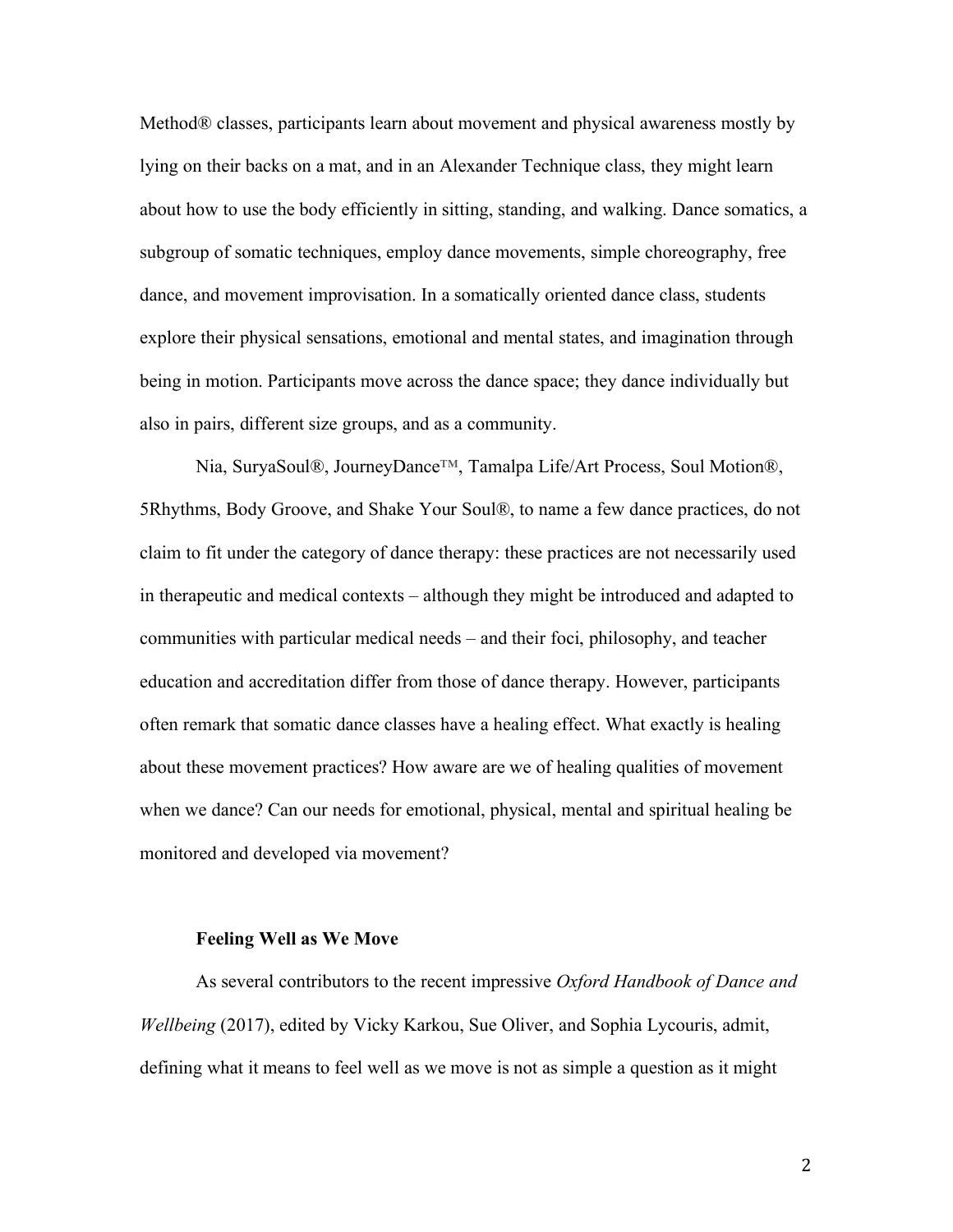seem. How do we know we are feeling well? How do we know that dance could help us manage stress and disorienting experiences? Why do we derive more pleasure from executing and watching certain movements rather than others? Performer, dance educator, and writer June Gersten Roberts defines wellbeing as a sensation that is "internalized, but also vibrant in connectivity, perhaps in communion with other people, but not exclusively."1 For her, wellbeing resides in "sensuous empathy with places, memories, and music, through diving into the experience of colour and dwelling within the visual nuances and auric presence of particular objects."2 For author and dance artist Diane Amans wellbeing is a "sense of vitality, as individuals are engaged in activities which are meaningful to them and help develop their resilience in challenging circumstances."3

What is healing in a somatic dance class is an equally complex question. I attempt to think through this question by relying mostly on my embodied experience, by exploring the somatic dance methods in which I have trained and which I practice and teach. I choose this limited route to emphasize the importance of embodied inquiry and reflection upon one's physical practices as a source of knowledge. At the heart of my inquiry lies the question, "Is there a need for a term 'dance therapeutics' and if so, what possibilities could this term open up?" A distinction in terminology is needed in order to differentiate somatically oriented dance methods from dance therapy, which in the Anglophone world has become associated with a particular professional and educational path.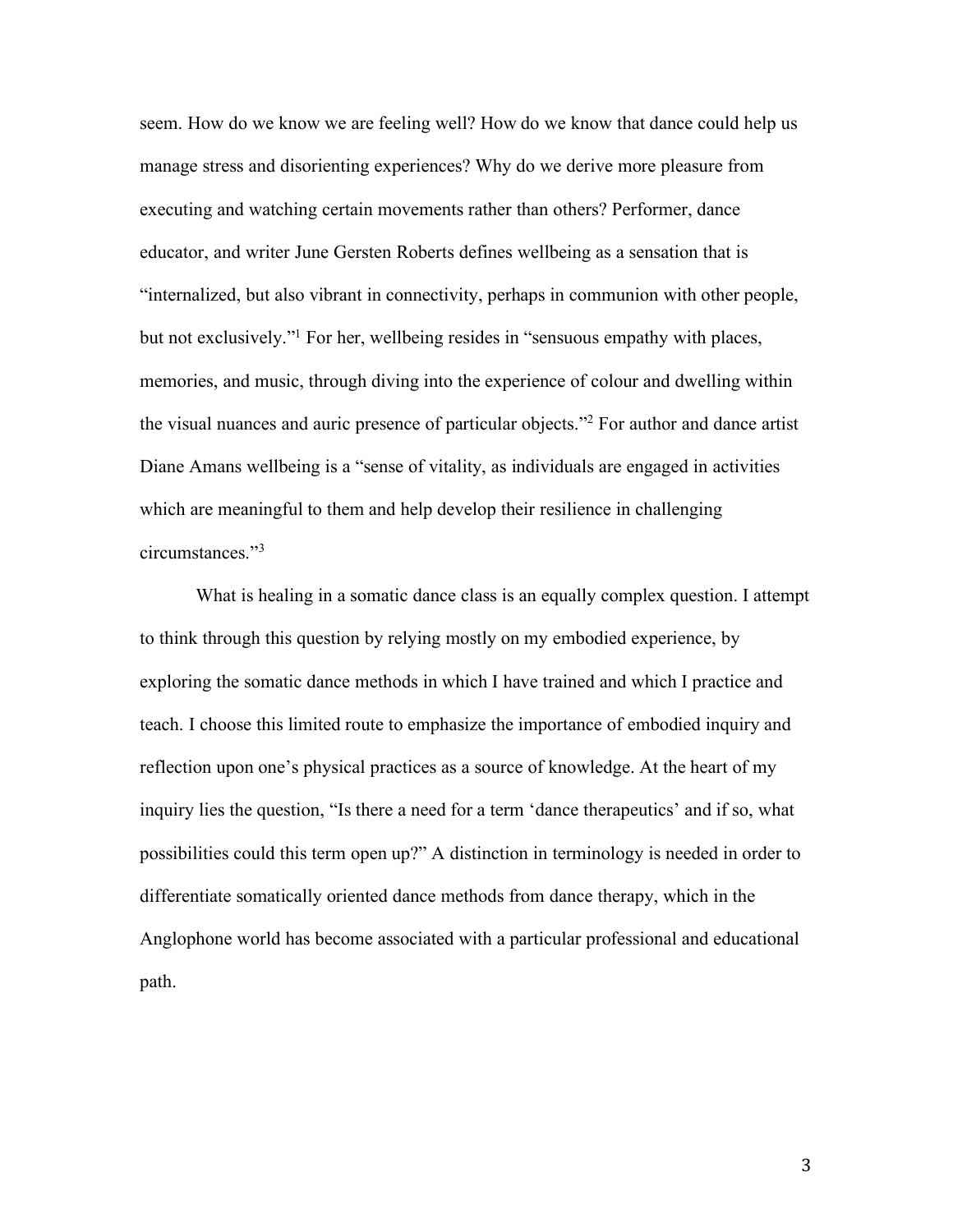#### **Somatic Dance Methods**

It is important to keep in mind that each method in dance somatics has a different lineage, philosophy, and delivery of dance experience. The placement and the role of the instructor, to take one element, can vary. In Nia, developed by Debbie Rosas and Carlos Aya Rosas in the 1980s in the San Francisco area, the class is led by the instructor moving in front of the classroom for the majority of the session. However, students are not expected to mimic the teacher's movements but have the liberty to make the movements their own – to tune into their own sensations, to personify, tweak the movements, to choose the level and range of movement most appropriate for them. Students thereby develop their ability to mold movements and to listen to their own movement preferences and needs. The class includes free dance where students move freely across the room: the frontal formation disappears.

SuryaSoul®, created by Sabine Zweig and Philippe Beaufour in Auroville, India, includes two main class modalities: SuryaSoul® Soma and SuryaSoul® Spirit classes. In the Soma classes, participants stand in a circle or face different directions and follow easy choreographic patterns offered by the instructors. The Spirit class is conducted as a free dance, exploring particular foci, such as one of the chakras in Hindu tradition. The Spirit class includes student-led partner and group exercises that stimulate participants' imagination, movement creativity, and sensitivity toward their dance partners.

In JourneyDance™, developed by Toni Bergins in 1997, the facilitator's role is to hold the space, to intuit the needs of the group, to take them through a particular flow of music, emotion, and experience, starting from movements on the floor (crawling, creeping, rolling) to gradually bigger movements for all joints and body parts in vertical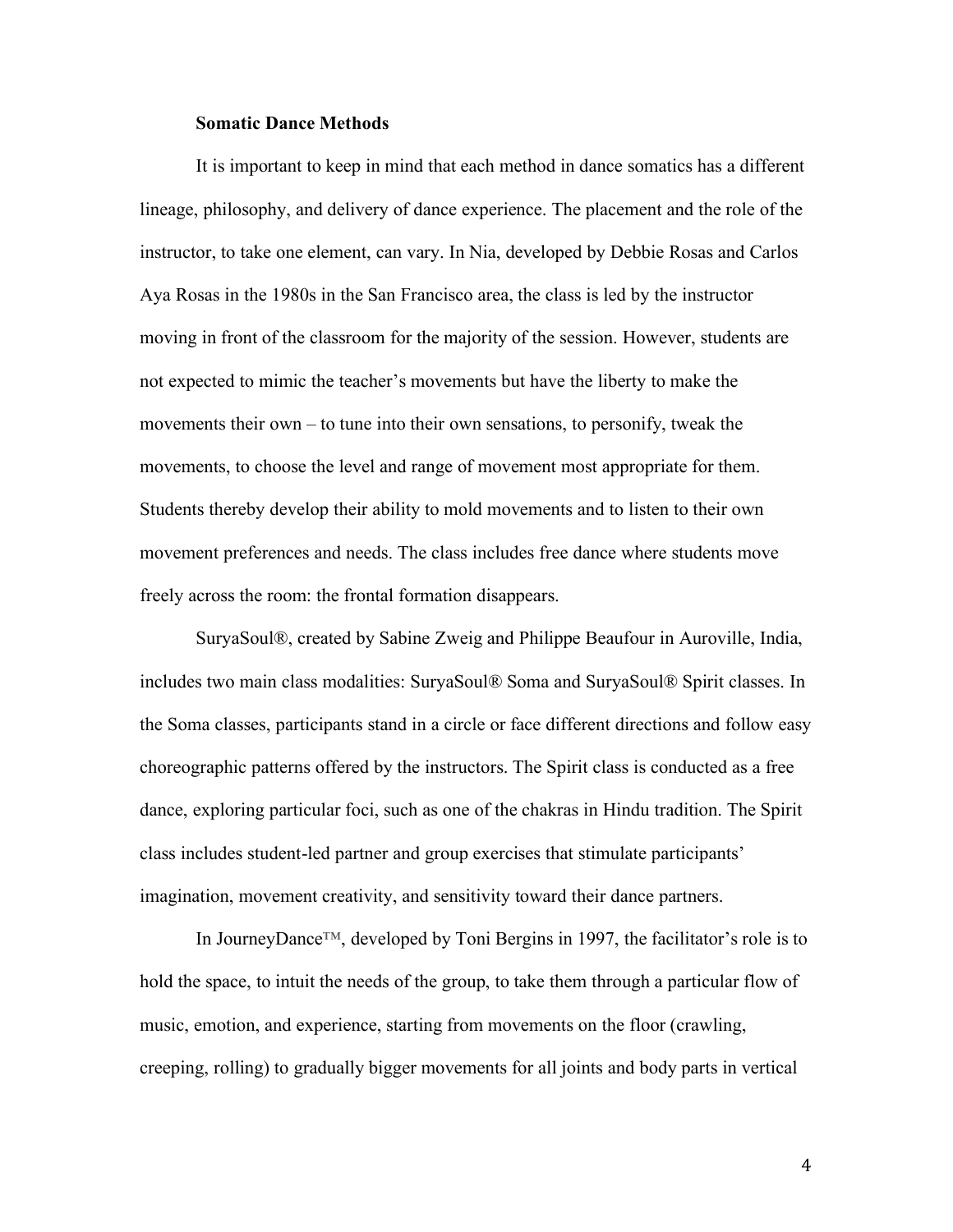position. Bergins describes her method as a contemporary movement ritual, and the practice has a potential to evoke subconscious knowledge. Insights into questions such as "what do I need to release in order to move forward in life?" or "what helps me heal a broken heart?" can emerge through dancing. The facilitator gently guides participants through elements of physical theater and improvisation, a shamanic dance, a prayer dance, and meditation. The facilitator does not demonstrate preexisting choreographic patterns and frequently only appears in the outskirts of the group, holding the space, rather than in the front and center, and offers guidance through language and his/her own kinesthetic energy when joining the group dance.

#### **The Dance State**

A vital element that somatic dance classes from different lineages share is inducing in participants what I call "the dance state" – a state of absorption in dancing and sensing one's embodied self in movement. This state differs remarkably from dancing where participants attempt to copy the teacher's movements exactly, what they perceive as "correctly," and focus on the outward, visual shape of the movement rather than on sensing and moving from the inside out, from their own experience. Dance states give rise to experience of flow where the mental capacities of analyzing, verbalizing, and conscious thinking move to the background to give space for an embodied inquiry.

Dancer, choreographer, performance artist, and writer Simone Forti describes the dance state as "a state of enchantment. As in chant. Or the French *chanter*, to sing. As a kind of being be-songed. I have experienced it as a state of heightened awareness where one possibility after another presents itself as an unfolding path. As I rise, sink, and turn,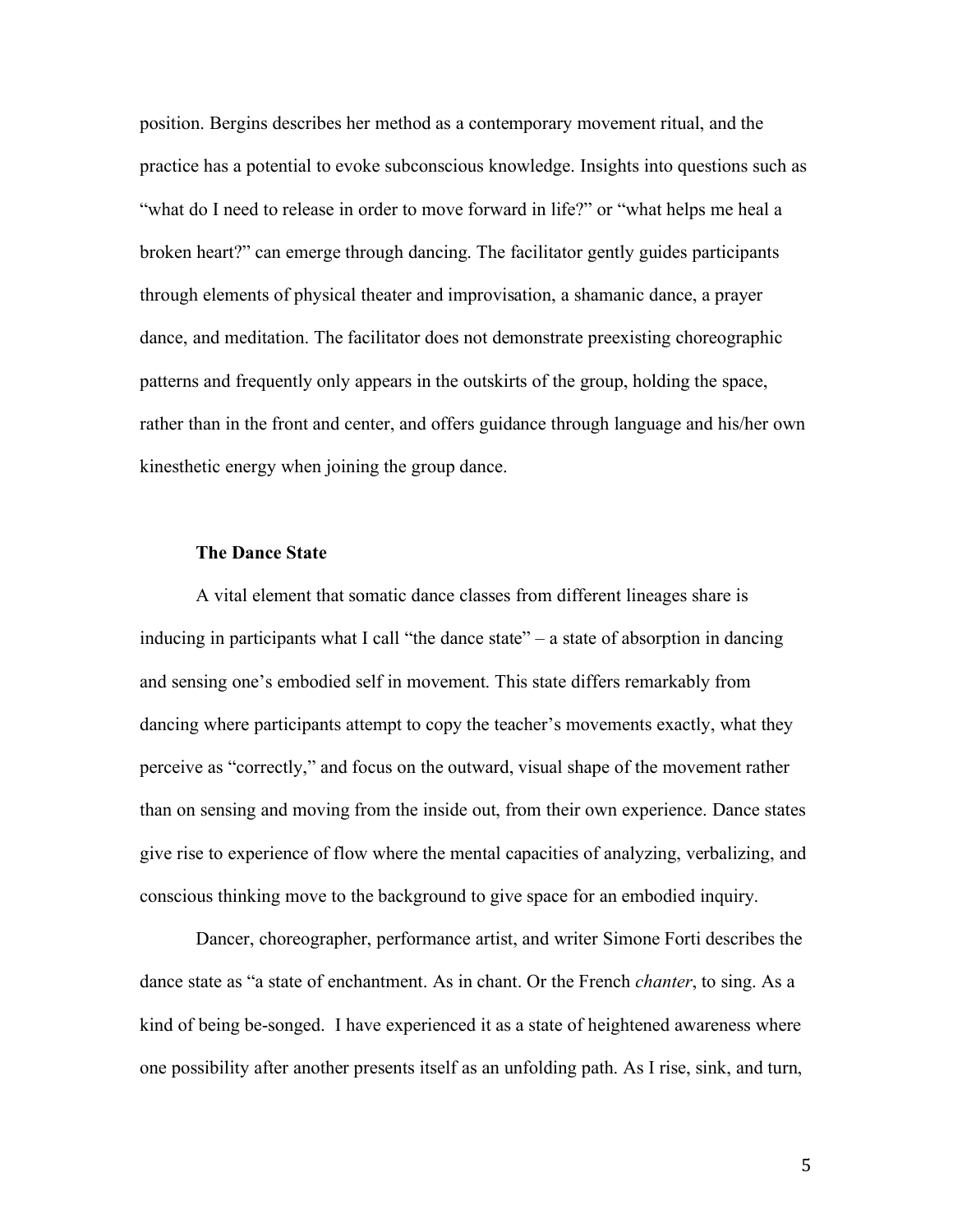my eye catches the shadow play of leaves on the far wall, suggesting the next move. I think it's a state of being. Like sleeping, figuring out, or panicking are."4

Forti emphasizes the importance of dance state for a dance performer who uses improvisation to gather ideas. What her description and my definition of the dance state share is the idea that the dance state creates an opportunity to explore one's movement with curiosity. This freedom of expression can be deeply healing: moving the way that my body wants to move feels akin to discovering, developing, strengthening, and nuancing my voice.

### *Group Dance Experience*

Somatic dance classes do not only attend to an individual's experience with movement but also pay attention to group dynamics and the environment. The role of the community is crucial in the SuryaSoul® practice: the circle formation is prevalent in the Soma classes, students often interact with each other as they dance, and the sessions begin or end with small rituals that emphasize togetherness and heartful contact with others. A simple act such as sitting back to back with a partner on the floor and feeling the support of their back as we gently sway side to side in rhythm to the music and jointly create a dance for our arms can be a healing experience and remind us of the strength that others can offer us. A class might end with participants standing in a circle: my right hand is on my heart and the left hand on the back (the back side of the heart) of my neighbor. As I breathe, I silently say inside myself, "I inhale love and exhale peace" or "I inhale peace and exhale love."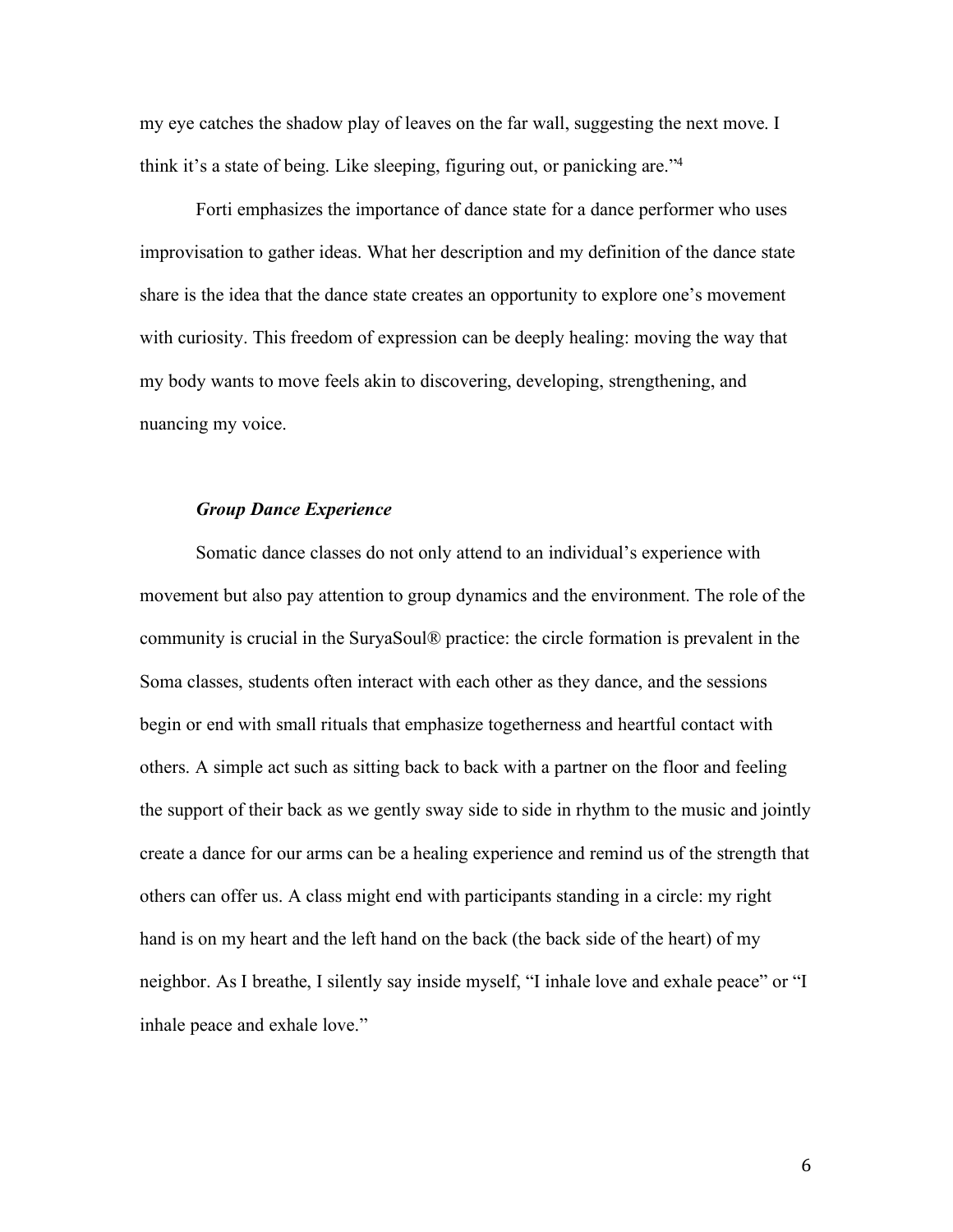The creators of the SuryaSoul® practice emphasize that dancing is not merely a physical exploration but can also affect and give voice to the soul and the spirit. Their retreats and training programs are structured so that a particular focus of the day – such as the third chakra, emphasizing intuition and inner vision – carries over to the rest of the experience of the day. This practice develops mindfulness and attention in how one interacts with members of the community.

In Tamalpa Life/Art Process, created by dancer, performance artist, and choreographer Anna Halprin and her daughter Daria Halprin, contact with nature and the environment is paramount: an exercise might include, for example, finding elements of nature that resonate with participants in their immediate surrounding and incorporate them into a movement exploration to stimulate creativity. Often inviting students to dance outside, amongst trees, the sky, the air, and the earth, this practice underlines the healing potential of nature.<sup>5</sup> Bare feet sensing the contours of the earth, the skin responding to the movement of the wind, and the body touching the textures of the tree trunks or stones can bring participants alive to their senses, physical sensations, and connection to the environment in profound ways.

#### **Healing Through Dance**

What exactly is therapeutic about somatic dance practices most likely depends on the needs of the individual participating in the experience. The freedom of expression, the release from having to perform to someone else's standards, particular qualities of music that bring back memories, images and verbal guidance, directing attention to one's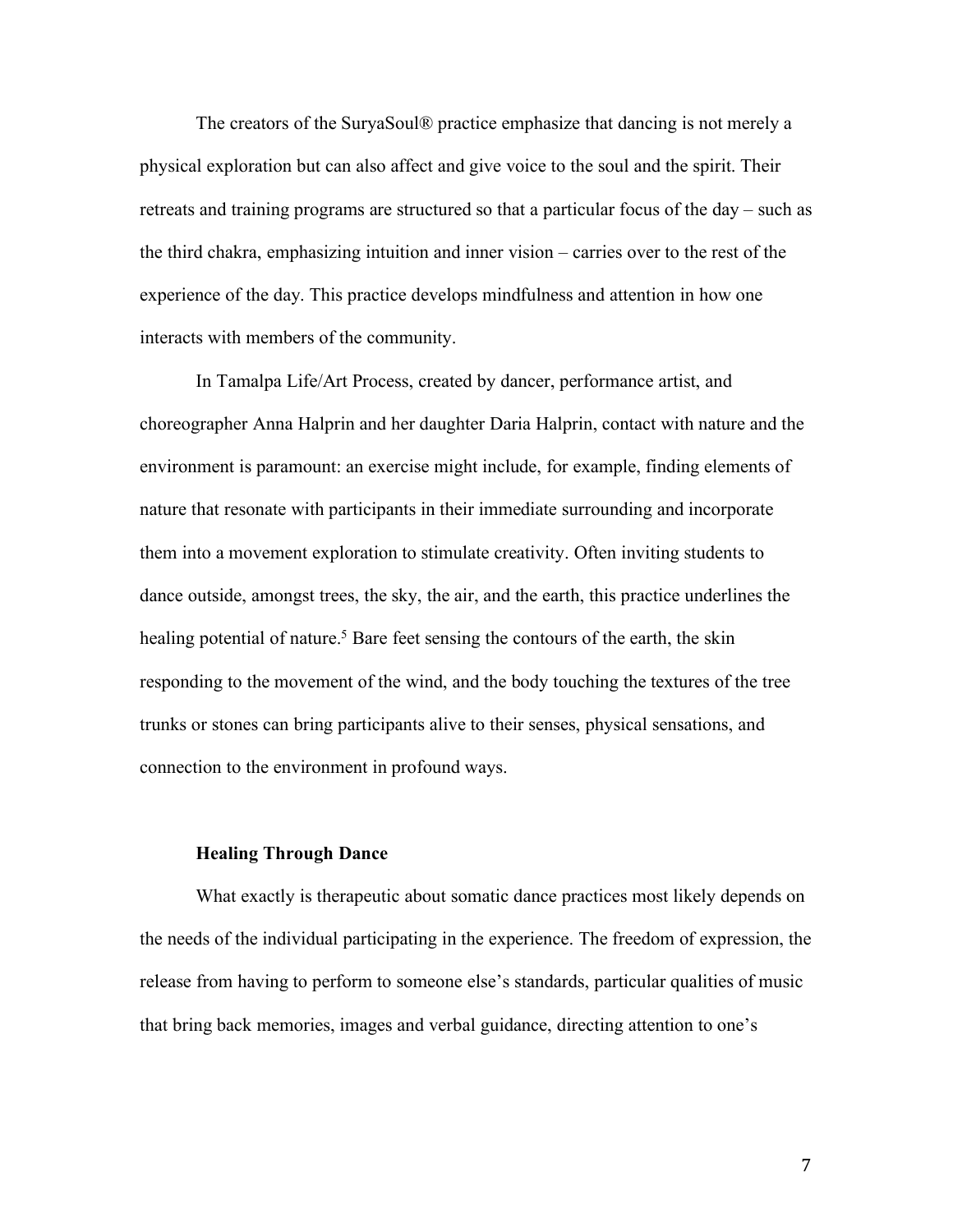physical sensations, or being part of a group and feeling the energies of others can have a healing effect.

But one important lesson that somatic dance practices teach us is precisely to become more conscious of potential therapeutic qualities of movement. "Dance therapeutics" as a term can help emphasize and develop participants' awareness of healing effects of somatically oriented dance experiences and encourage them to notice how therapeutic effects of movement can transfer to their lives outside of the dance class setting. One of the strengths of these classes is that they invite participants to pay attention to their needs on a regular basis and to treat the process of healing with curiosity. For example, we can tune in to the healing potential of movement before and during the class by asking the questions, "How does my body feel today? How does my mind feel? How does my spirit feel?" We can reflect after the class: "What movements or images made me feel better – mentally, physically, spiritually? Can I carry these sensations and images into the rest of my day and see if they reveal even more to me?" Constantly attending to sensation and inner experiences, somatically oriented dance classes train participants' ability to monitor their states of physical, mental, and spiritual wellbeing. We learn to pay attention to what heals us at particular times and with our particular needs.

Medical professionals can suggest somatically based dance classes as options for clients who are interested in holistic approaches to the self. These practices might not be designed to provide release from traumatic experiences where more individual, nuanced, and therapeutic attention is required. However, dance therapeutics support participants' wellbeing, create outlets for expression through movement, and by constantly asking